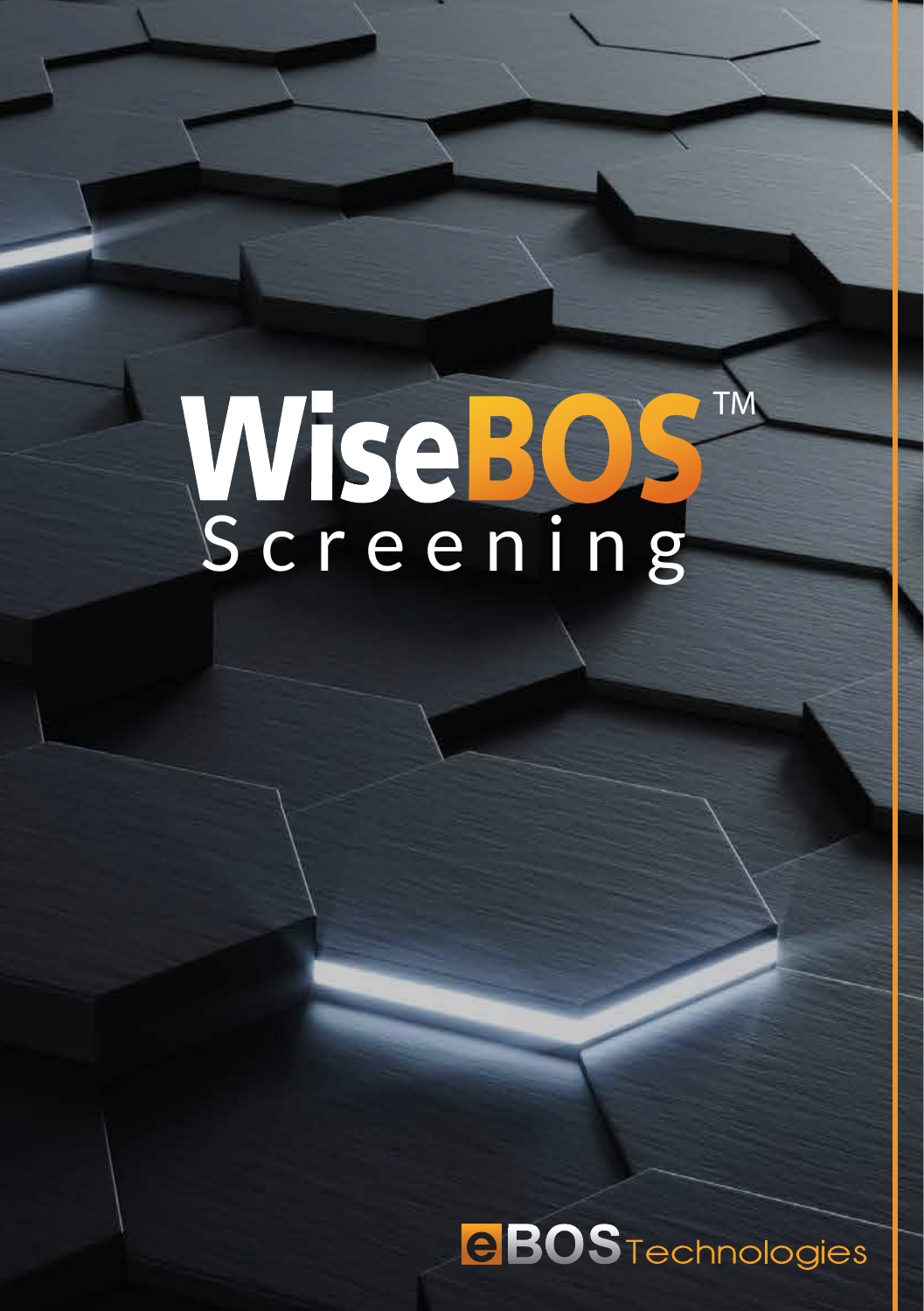Politically Exposed People (PEP) Lists िं Sanctions Lists Adverse / Negative Media ScrEliminates False Positives and<br>Pr Improves Productivity 240 Countries Coverage >200.000 Sources Machine Learning for Accurate Results



## **Additional Features**



WiseBOS Screening is one of the most comprehensive customer screening solutions in the market. It is integrated with the world's largest risk-relevant database, provided by our partner, RDC. Its database is equivalent to database of Lexis Nexis (World Compliance) or Thomson Reuters (World Check). The Module delivers a sophisticated screening solution capable of screening customers against Politically Exposed People (PEP) lists, Sanctions lists, Adverse / Negative Media reports, etc. It dramatically improves productivity and nearly eliminates false positives. The Module also provides coverage for 240 countries and processes data from more than 200 000 sources in several languages.

曲 > 130 Worldwide Company Registrars  $\boxed{\bigoplus_{i=1}^{n}}$ Passport Check Monitoring Capability 翩 Automatic Scheduling for overnight screening

Enhanced with Machine Learning, it delivers utmost compliance, accuracy and performance. Additional features include direct links to more than 130 worldwide company registrars as well as Passport check for ultimate assurance.

Integrated with RDC, the most advanced customer screening in the world

## WiseBOS<sup>TM</sup><br>Screening